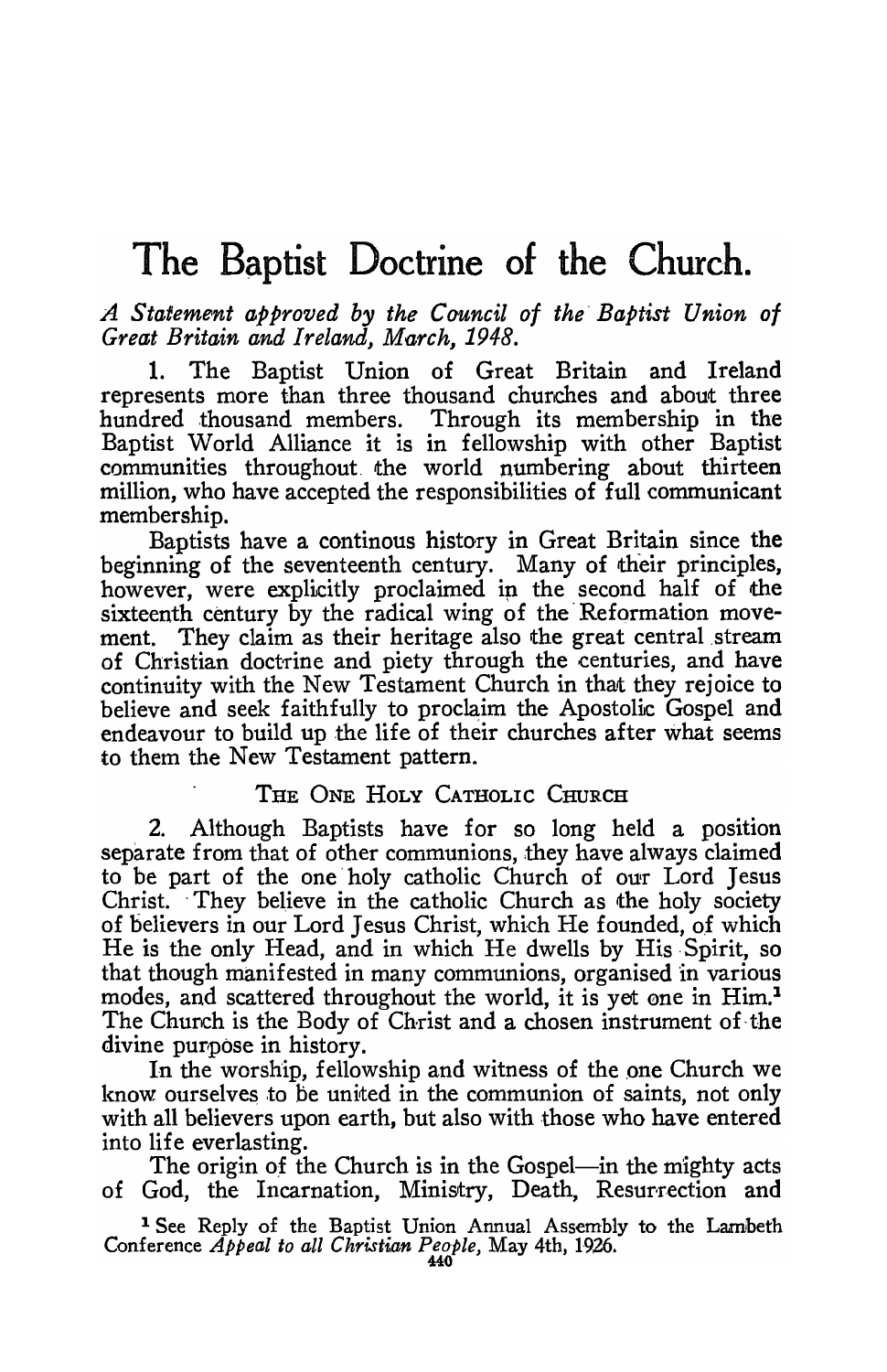Ascension of our Lord and the Descent of. the Holy Spirit. Thus it is the power of God in Christ which created the Church and which sustains it through the centuries. It is historically significant that Christ, at the outset of His ministry, " chose twelve to be with Him" and gathered His people into a new community. In our judgement there is no evidence in the New Testament to show that He formally organised the Church, but He did create it. This "New Israel," the expansion of which is recorded in the *Acts of the Apostles* and the *Epistles,* is the heir to the "Old  $\pi$ *is by the ziposites* and the *Episties*, is the new the  $\pi$  order that  $\pi$  is marked by vital and significant differences. It is based upon the New Covenant; membership is not constituted by racial origins but by a personal allegiance; the ritual of temple and synagogue has given place to the ordinances of the Gospel and the national consciousness has widened to world horizons. The Messianic community was reborn by the events of the Gospel and is "a new creation." Therefore, whilst there is an historical continuity with the Old Israel, Old Testament analogies do not determine the character and structure of the New Testament Church.

## THE STRUCTURE OF LOCAL BAPTIST CHURCHES

3. (a) It is in membership of a local church in one place that the fellowship of the one holy catholic Church becomes significant. Indeed, such gathered companies of believers are the local manifestation of the one Church of God on earth and in heaven. Thus the church at Ephesus is described, in words which strictly belong to the whole catholic Church, as "the Church of God, which He hath purchased with His own blood" (Acts xx, 28). The vital relationship to Christ which is implied in full communicant membership in a local chunch carries with it membership in the Church which is both in time and in eternity, both militant and triumphant. To worship and serve in such a local Christian community is, for Baptists, of the essence of Churchmanship.

Such churches are gathered by the will of Christ and live by the indwelling of His Spirit. They do not have their origin, primarily, in human resolution. Thus the Baptist Confession of  $1677<sup>2</sup>$  which deals at length with doctrine and church order, uses phrases which indicate that local churches are formed by the response of believing men to the Lord's command. Out of many such phrases we may quote the following: "Therefore they do willingly consent to walk together according to the appointment of Christ." Churches are gathered "according to His mind, declared in His word." Membership was not regarded as a private option, for the *Confession* continues: "All believers are bound to join

2 W. J. McGlothlin, Baptist Confessions of Faith, p, 265f.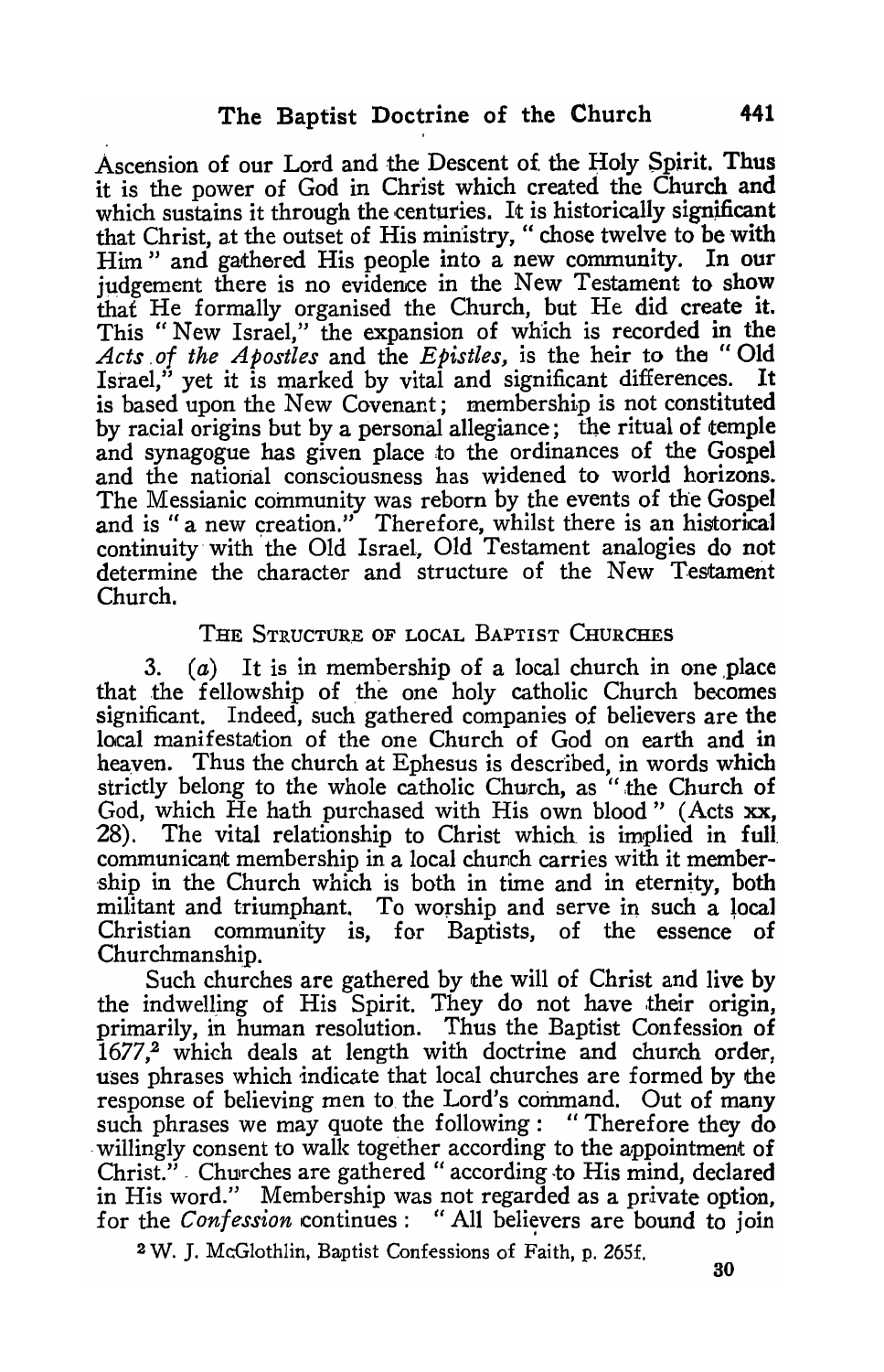themselves to particular chur,ches when and where they have emselves to particular churches when and where they have opportunity so to do." In our tradition discipleship involves both church membership and a full acceptance of the idea of churchmanship.

 $\int$  The basis of our membership in the church is a con- $\begin{bmatrix} 0 \end{bmatrix}$  in the basis of our membership in the church is a con-<br>ious and deliberate acceptance of Christ as Saviour and Lord by nous and democrate acceptance of Christ as Saviour and Lord by<br>the individual. There is, we hold, a general origin in the soul's  $\epsilon$  individual. There is, we note, a personal orisis in the soul's  $\epsilon$ life when a man stands alone in God's presence, responds to God's gracious activity, accepts His forgiveness and commits himself to racious activity, accepts rus forgiveness and commits nimself to e Christian way of life. Such a crisis may be swift and emotional or slow-developing and undramatic, and is normally experienced within and because of our life in the Christian community, but it is always a personal experience wherein God offers His salvation in Christ, and the individual, responding by faith, receives the assurance of the Spirit that by grace he is the child ceives the assurance of the Spirit that by grace he is the child<br>Cod. It is this vital experience which underlies of God. It is this vital evangelical experience which underlies the Baptist conception of the Church and is both expressed and safeguarded by the sacrament of Believers' Baptism. arded by the sacrament of Believers' Baptism.<br>Class life of a gathered Baptist church centres in

 $\epsilon$  in the next parallel is the Mord, in the observance of the  $\epsilon$ worship, in the preaching of the Word, in the observance of the two sacraments of Believers' Baptism and the Lord's Supper, in growth in fellowship and in witness and service to the world owth in reliowship and in witness and service to the world atside. Our forms of worship are in the Reformed tradition and are not generally regulated by liturgical forms. Our tradition is one of spontaneity and freedom, but we hold that there should<br>be disciplined preparation of every part of the service. The be disciplined preparation of every part of the service. The sermon, as an exposition of the Word of God and a means of  $b_1$  and  $b_2$  is an exposition of the volta of the congregation, has a central in quing up the raith and life of the congregation, has a central place in public worship. The scriptures are held by us to be the primary authority both for the individual in his belief and e primary authority both for the individual in his belief and<br>gy of life and for the Church in its teaching and modes of<br>gradition given in scripture which government. It is the objective revelation given in scripture which is the safeguard against a purely subjective authority in religion. We firmly hold that each man must search the scriptures for himself and seek the illumination of the Holy Spirit to interpret them. We know also that Church history and Christian experience through the centuries are a guide to the meaning of scripture. Above all, we hold that the eternal Gospel—the life, death and resurrection of our Lord-is the fixed point from which our interpretation, both of the Old and New Testaments, and of later developments in the Church, must proceed.

pments in the Church, must proceed.<br>he worship, preaching, sacramental observances, fellowship I ne worsnip, preaching, sacramental observances, reliowship and witness are all congregational acts of the whole church in which each member shares responsibility, for all are held to be of equal standing in Christ, though there is a diversity of gifts and<br>a difference of functions. This responsibility and this equality are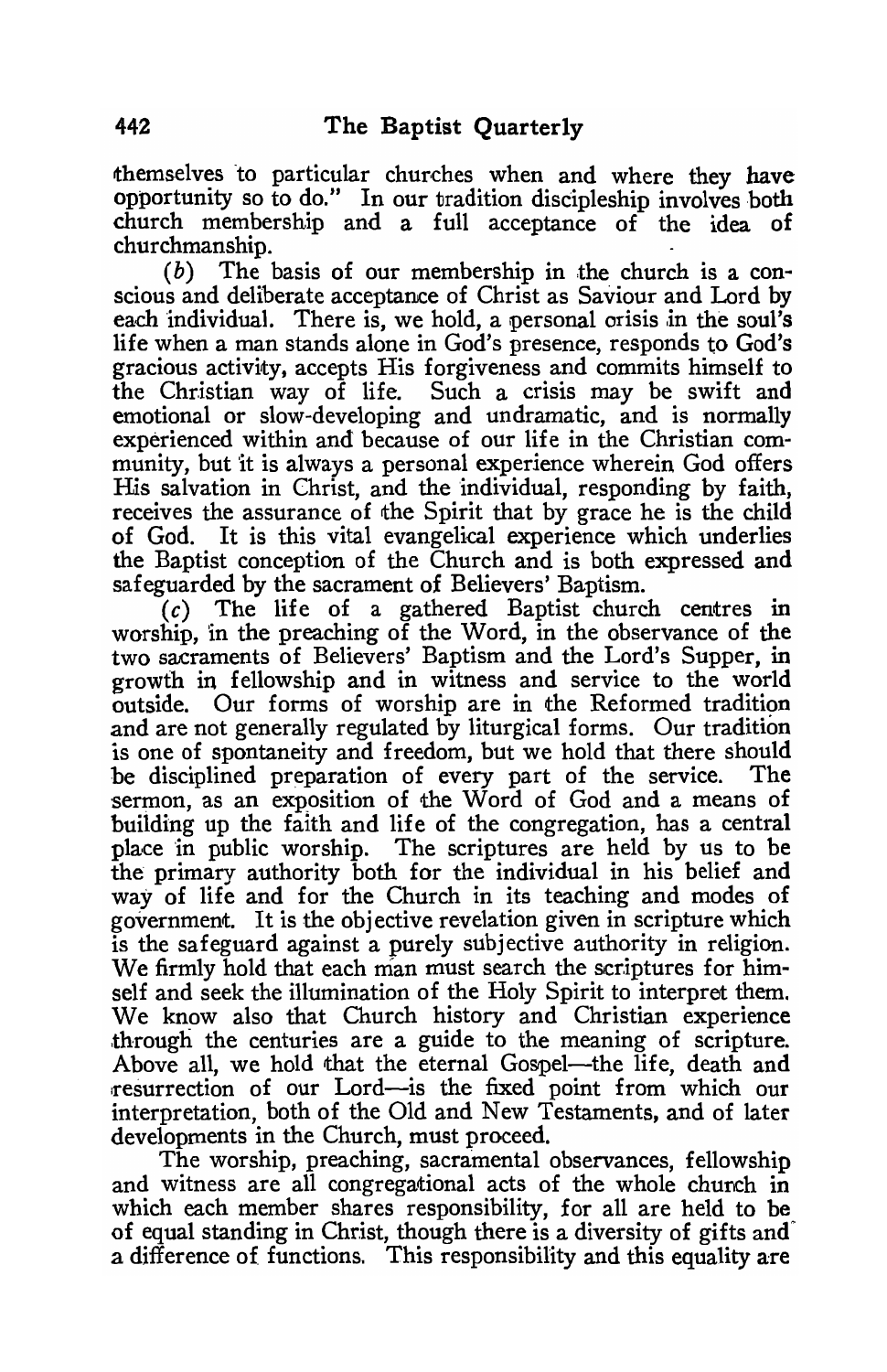focused in the church meeting which, under Christ, cares for the well-being of the believing community and appoints its officers. It is the responsibility of each member, according to his gifts, to build up the life of his brother and to maintain the spiritual health of the church (Rom. xv, 14). It is the church meeting which takes the responsibility of exercising that discipline whereby the church withdraws from members who are unruly and have ceased to share in her convictions and life.

The church meeting, though outwardly a democratic way of ordering the affairs of the church, has deeper significance. It is the occasion when, as individuals and as a community, we submit ourselves to the guidance of the Holy Spirit and stand under the judgements of God that we may know what is the mind of Christ. We believe that the structure of local churches just described springs from the Gospel and best preserves its essential features.

(d) The Christian doctrine of the Trinity asserts a relationship of Persons within the Godhead, and God has revealed Himself in the Person of His Son, our Saviour Jesus Christ. Thus the Gospel is the basis of the Christian evaluation of men and women as persons. Behind the idea of the gathered church lies the profound conviction of the importance of each man's growth to spiritual maturity and of the responsibility which, as a member of the divine family, he should constantly exercise.

(e) Although each local church is held to be competent, under Christ, to rule its own life, Baptists, throughout their history, have been aware of the perils of isolation and have sought safeguards against exaggerated individualism. From the seventeenth century there have been "Associations" of Baptist churches which sometimes appointed Messengers; more recently, their fellowship with one another has been greatly strengthened by the Baptist Union, the Baptist Missionary Society and the Baptist World Alliance. In recent years, General Superintendents have been appointed by the Baptist Union to have the care of churches in different areas. Indeed, we believe that a local church lacks one of the marks of a truly Christian community if it does not seek the fellowship of other Baptist churches, does not seek a true relationship with Christians and churches of other communions and is not conscious of its place in the one catholic Church. To quote again from the Confession of  $1677:$ -

> " As each church and all the members of it are bound to pray continually for the good and prosperity of all the churches of Christ in all places; and upon occasions to further 'it . . . so the churches . . . . ought to hold communion amongst themselves for their peace, increase of love and mutual edification."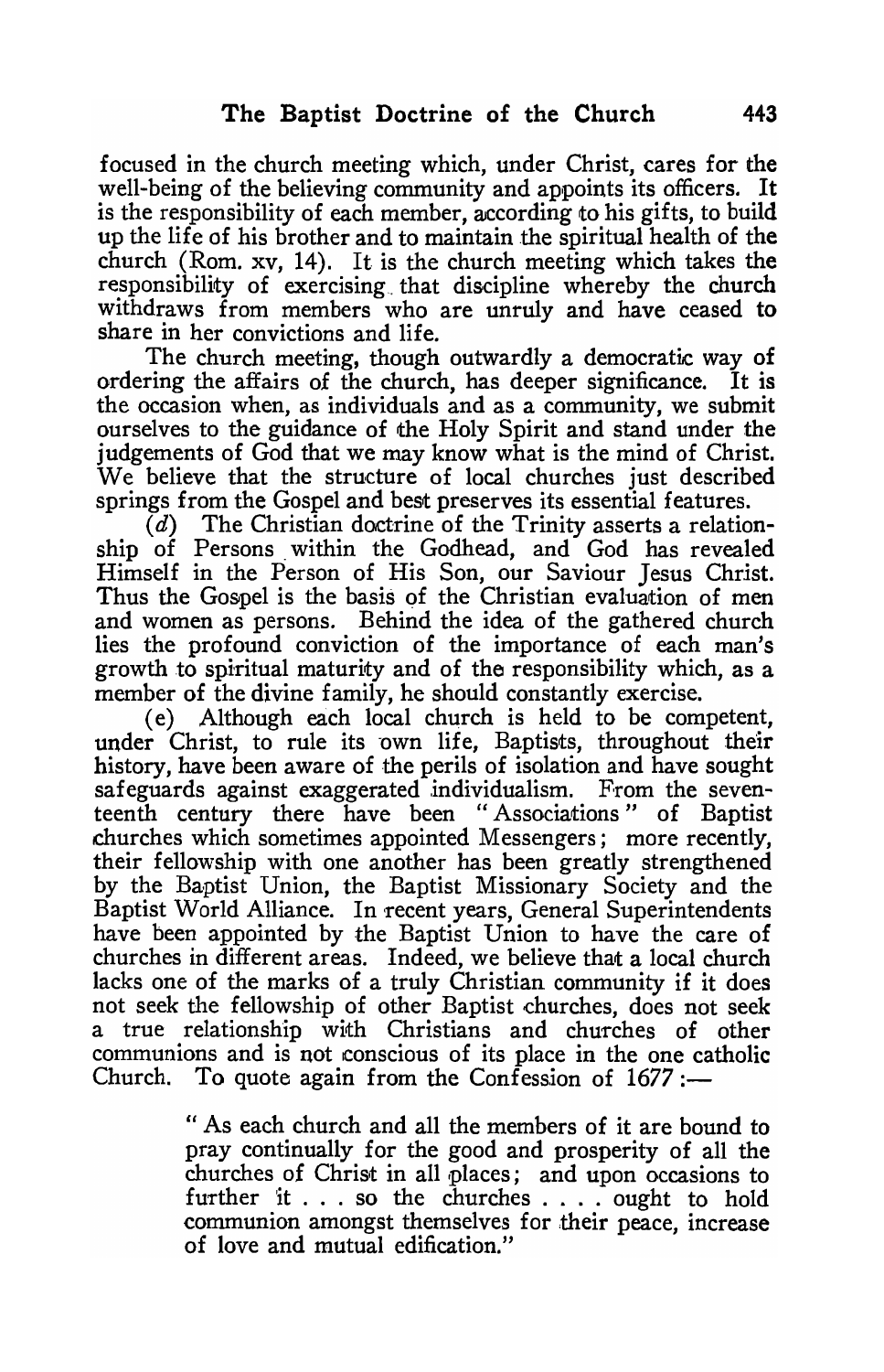## THE MINISTRY

4. A properly ordered Baptist church will have its duly appointed officers. These will include the minister (or pastor), elders, deacons, Sunday school teachers and other church workers. The Baptist conception of the ministry is governed by the principle that *it* is a ministry of a church and not only a ministry of . an individua1. It is the church which preaches the Word and celebrates the sacraments, and it is the church which, through pastoral oversight, feeds the flock and ministers to the world. It normally does these things through the person of its minister, but not solely through him. Any member of the church may be authorised by it, on occasion, to exercise the functions of the ministry, in accordance with the principle of the priesthood of all believers, to preach the Word, to administer baptism, to preside at the Lord's table, to visit, and comfort or rebuke members of the t the Bord's table, to visit, and comfort of Tebuxe meme fellowship.<br>Baptists, however, have had from the beginning an exalted

conception of the office of the Christian minister and have taken care to call men to serve as pastors. The minister's authority to exercise his office comes from the call of God in his personal experience, but this call is tested and approved by the church of which he is a member and (as is increasingly the rule) by the representatives of a large group of churches. He receives intellectual and spiritual training and is then invited to exercise hencetuar and spirituar training and is then invited to excresse<br>is gift in a particular sphere. His authority, therefore, is from a<br>hrist through the believing community. It is not derived from a Christ through the believing community. It is not derived from a chain of bishops held to be lineally descended from the Apostles, and we gratefully affirm that to our non-episcopal communities, as to those episcopally governed, the gifts of the Spirit and the power of God are freely given.

Many among us hold that since the ministry 'is the gift of God to the Church and the call to exercise the functions of a minister comes from Him, a man who is so called is not only the minister of a local Baptist church but also a minister of the whole Church of Jesus Christ.

Ordination takes place when a man has satisfactorily com~ pleted his college training' and has been called to the pastorate of a local church, appointed to chaplaincy service or accepted for service abroad by the Committee of the Baptist Missionary Society. The ordination service is presided over by either the Principal of his college, a General Superintendent or a senior minister and is shared in by other ministers and lay representatives of the church.' Though there is no prescribed or set form of service, *it* invariably includes either a personal statement of faith or answers to a series of questions regarding the faith. From the seventeenth century onwards, ordination took place with the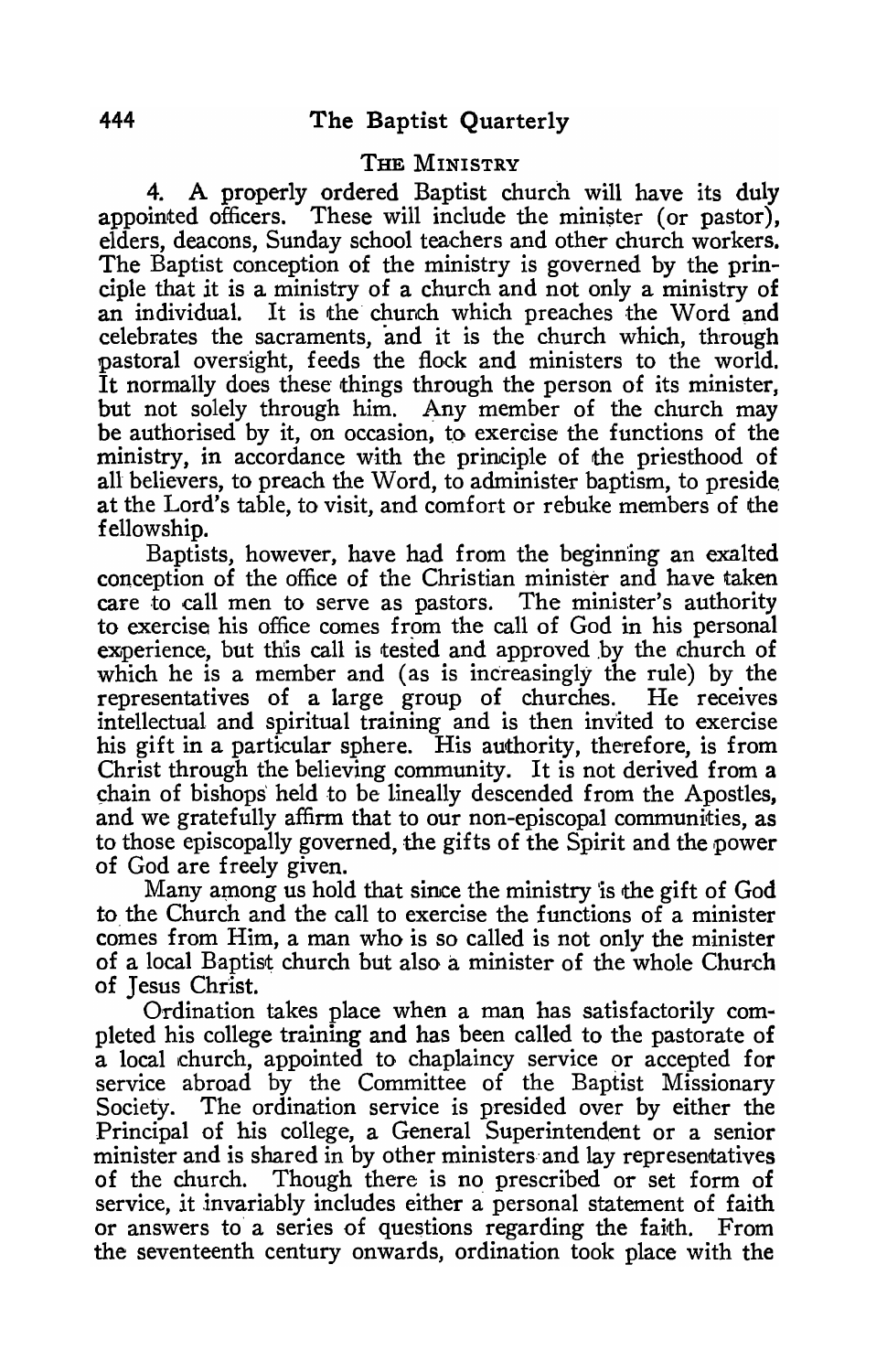laying on of hands: in the nineteenth century this custom fell into disuse, but is now again increasingly practised.

## THE SACRAMENTS

5. In the preceding sections we have sought to describe the life and ministry of Baptist churches. It is in their total activity of worship and prayer, sacrament and service that the grace of God is continuously given to believing men and women.

We recognize the two sacraments of Believers' Baptism and the Lord's Supper as being of the Lord's ordaining. We hold that both are "means of grace" to those who receive them in faith, and that Christ is really and truly present, not in the material elements, but in the heart and mind and soul of the believer and in the Christian community which observes the sacrament. Our confidence. in this rests upon the promises of Christ and not upon any power bestowed. on the celebrant 'in virtue of ordination or succession in ministry. We believe it is important not to isolate the sacraments from the whole action ot divine grace, but to see them always in the context of the total activity of the worshipping, believing and serving fellowship of the church.

Following the guidance of the New Testament we administer Baptism only to those who have made a responsible and credible profession of "repentance towards God and fa'ith in the Lord Jesus Christ." Such persons are then immersed in the name of the Father, the Son and the Holy Spirit. Salvation is the work of God in Christ, which becomes operative when it is accepted in faith. Thus we do not baptize infants. There is, however, a practice in our churches of presenting young children qt a service of public worship where the responsibilities of the parents. and the church are recognized and prayers are offered for the parents and the child. Baptists believe that from birth all children are within the love and care of the heavenly Father and therefore within the operation of the saving grace of Christ; hence they have never been troubled by the distinction between baptized and unbaptized children. They have had a notable share with other groups of Christian people in service to children in Sunday schools, orphanages, education and child welfare.

We would claim that the baptism of believers by immersion 'is in accordance with and sets forth the central facts of the Gospel. It is an "acted creed." We value the symbolism of immersion following the Pauline teaching of the believer's participation in the death, burial and resurrection of our Lord (Romans vi, 3). As a matter of history, however, the recovery of the truth that baptism is only for believers preceded by some years the return by Baptists to the primitive mode of baptizing by immersion, and it' is a credible and responsible profession of faith on the part of the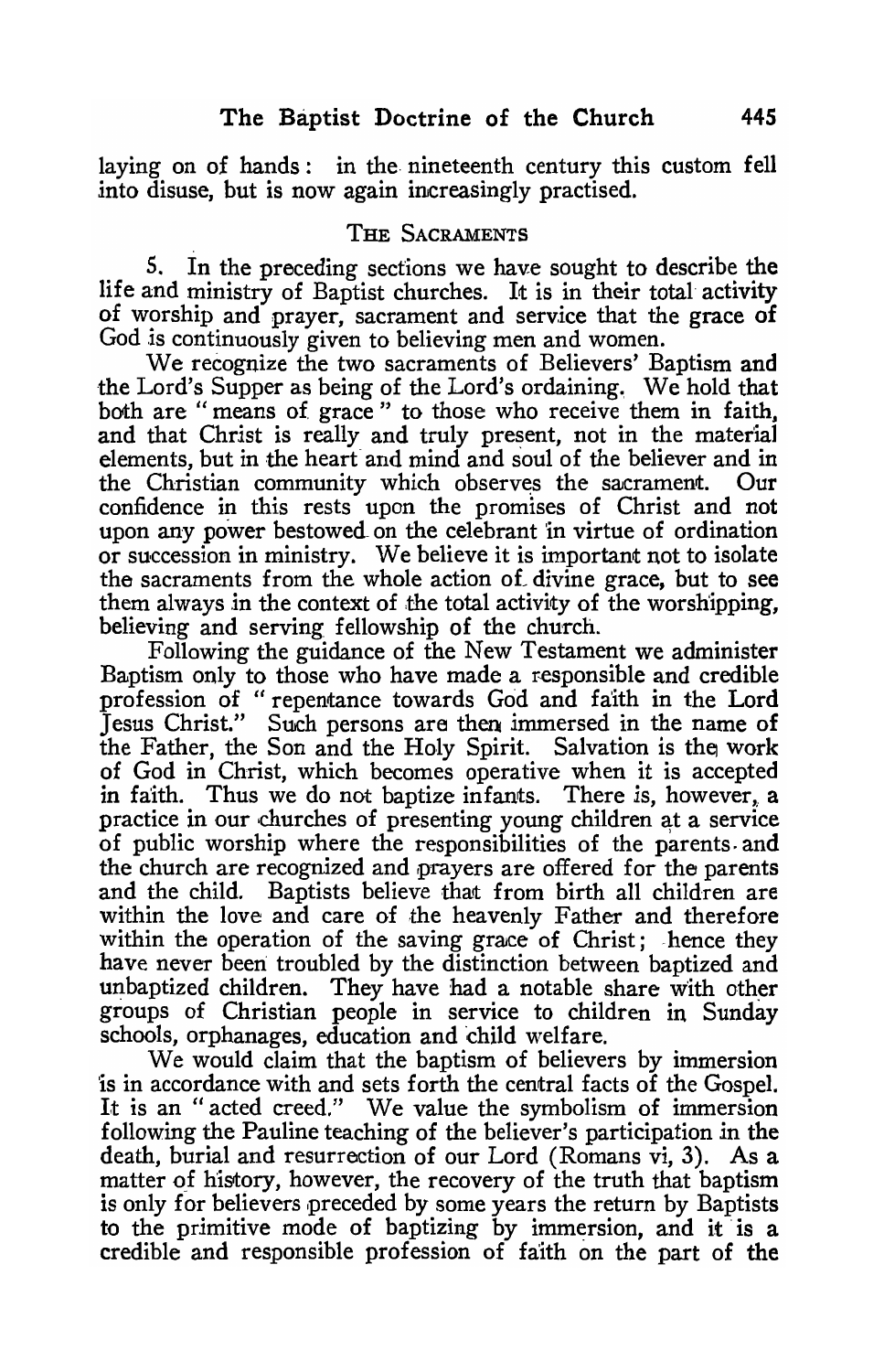candidate for baptism which we hold to be essential to the rite. As a means of grace to the believer and to the church and as an act of obedience to our Lord's command, we treasure this sacrament. The New Testament clearly indicates a connection of the gift of the Holy Spirit with the experience of baptism which, without making the rite the necessary or inevitable channel of that gift, yet makes it the appropriate oocasion of a new and deeper reception of it.

The Lord's Supper is celebrated regularly in our churches. The form of service, which is "congregational" and in which laymen have a part, preserves the New Testament conception of the Supper as an act of fellowship, a community meal. Yet as baptism is more than a dramatic representation of the fads of our redemption, so the Communion Service is more than a commemoration of the Last Supper and a showing forth "of the Lord's death until He come." Here the grace of God is offered and is received in faith; here the real presence of Christ is manifest in the joy and peace both of the believing soul and of the community; here we are in communion, not only with our fellowmembers in the church, not only with the Church militant on earth and triumphant in heaven, but also with our risen and glorified Lord.

Membership of our local churches is normally consequent on Believers' Baptism, but differences of outlook and practice exist amongst us. "Close Membership" Baptist churches receive into their membership only those who have professed their faith in Christ by passing through the waters of baptism: "Open Membership" churches, though they consist, in the main, of baptized believers, receive also those Christians who profess such faith otherwise than in Believers' Baptism.

Similar differences are to be found amongst us on the question of those who may partake of the Lord's Supper. "Close Communion" churches invite to the Lord's table only those baptized on profession of faith. "Open Communion" churches welcome to the service all "who love the Lord Jesus Christ in sincerity." These differences do not prevent churches of different types from being in fellowship one with another nor from co-operating in the work of the Baptist Union, the Baptist Missionary Society and the Baptist World Alliance. They are united in the conviction that, in New Testament teaching, personal faith in Christ is essential to the sacraments of the Gospel and the membership of the Church.

# CHURCH AND STATE

6. Our conviction of Christ's Lordship over His Church leads us to insist that churches formed by His will must be free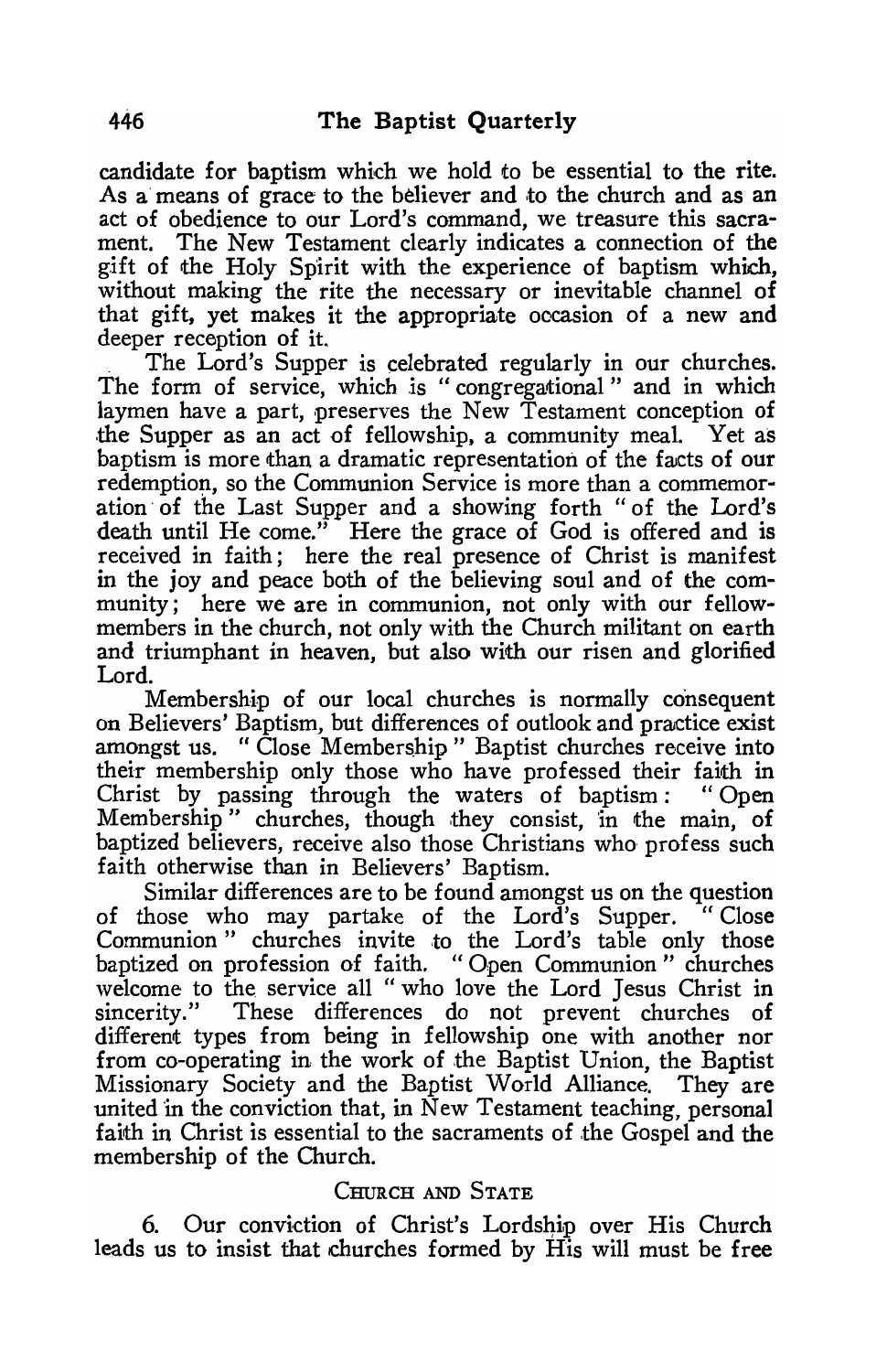from all other rule in matters relating to their spiritual life. Any form of control by the State in these matters appears to us to challenge the " Crown Rights of the Redeemer." We also hold that this freedom in Christ implies the right of the Church to exercise responsible self-government. This has been the Baptist position since the seventeenth century, and it appears to us that the growth of the omnicompetent state and the threat to liberty which has appeared in many parts of the world today make more than ever necessary this witness to spiritual freedom and responsibility which has always been characteristic of the Baptist movement.

This freedom, however, has not led to irresponsibility in our duties as citizens. We believe it is a Christian obligation to honour and serve the State and to labour for the well-being of all men and women. Baptists have shared in many working~class movements, have a not undistinguished record in social service, and were pioneers in the modern missionary movement. They hold that there is a responsibility laid upon each member of the church and upon the churches themselves to apply their faith to all the perplexities of contemporary life.

It will be seen that in this statement of the doctrine of the Church the emphasis falls time and again upon the central fact of evangelical experiences, that when God offers His forgiveness, love and power the gift must be personally accepted in faith by each individual. From this follows the believer's endeavour to walk in the way of the Lord and to be obedient to His commandments. From this follows, also, our traditional defence of civil and religious liberty. It governs our conception of the Church and our teaching on Believers' Baptism. Gratefully recognizing the gifts bestowed by God upon other communions, we offer these insights which He has entrusted to us for the service of His whole Church.

#### **BIBLIOGRAPHY**

- W. J. McGlothlin, *Baptist Confessions of Faith,* Baptist Historical Society, 1911.
- The Baptist Reply to the Lambeth Appeal, adopted by the Baptist Union Assembly, May 4th, 1926 (reprinted in G. K. Bell, *Documents on Christian Unity,* second edition, pp 102ff).
- Report of a Special Committee set up by the Baptist Union on the question of Union between Baptists, Congregationalists and Presbyterians, 1937.
- Arthur Dakin, *The Baptist View of thel Church and Ministry,*  Kingsgate Press, 1944.